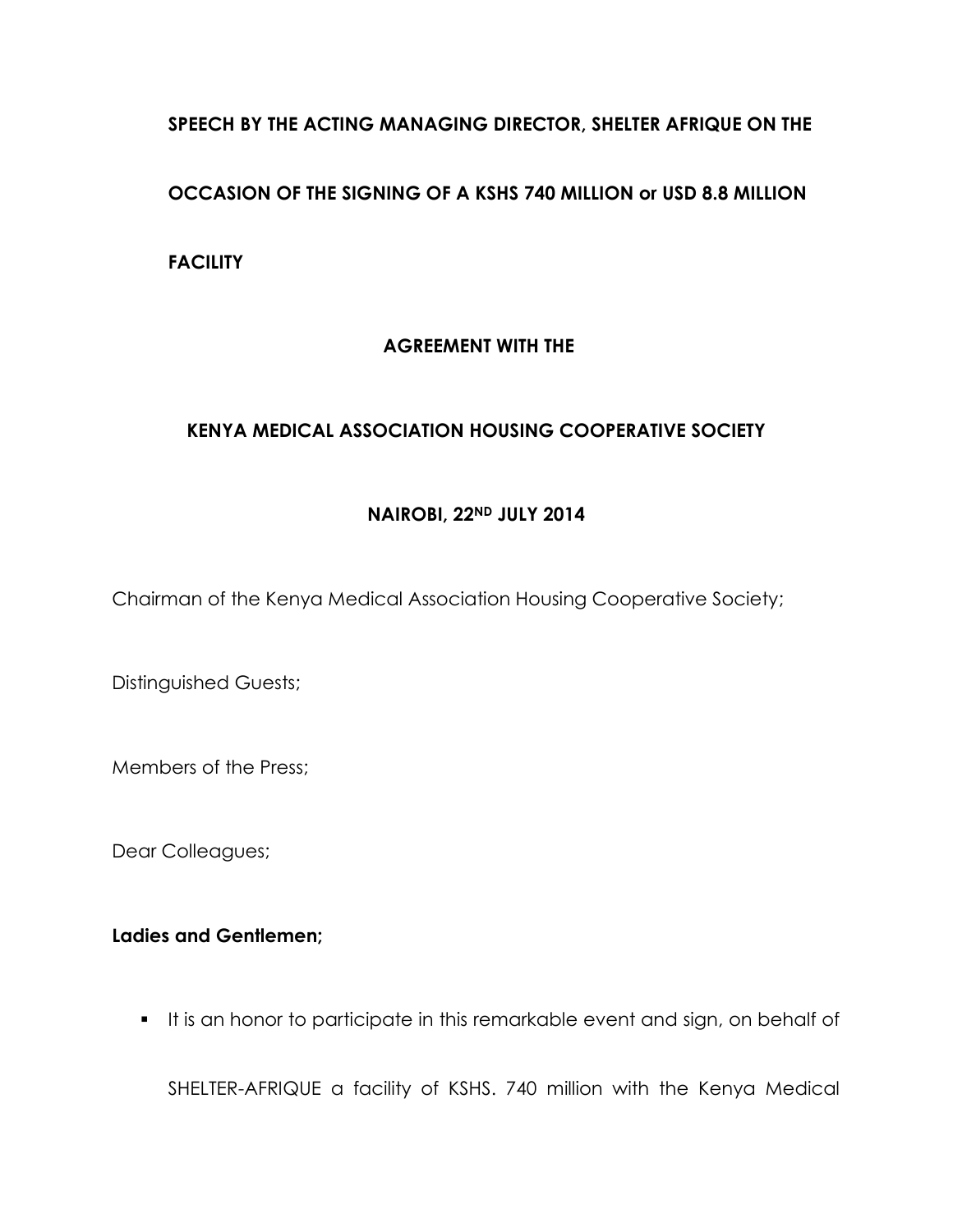Association Housing Cooperative that will enable the Housing Cooperative to construct 160 Nos. housing units in Mtwapa (Mombasa) for sale to its members.

 $\blacksquare$  This is not the 1st time that we are signing a loan agreement with the Kenya Medical Association Housing Cooperative; however the KSHS 740 million facility is SHELTER-AFRIQUE's ever largest loan to be advanced to the Housing Cooperative. Our business relations with the Housing Cooperative started way back with the 1st loan of Kshs. 127 million (USD 1.5 million) in 2000 and 2nd loan of Kshs.167 million (USD1.9 million) in 2005 and 3rd loan of Kshs 560 million (USD 7 million) in 2010. To date as partners, we have co-invested in about 3 projects in various locations and completed about 307 units which were sold to the Housing Cooperative members.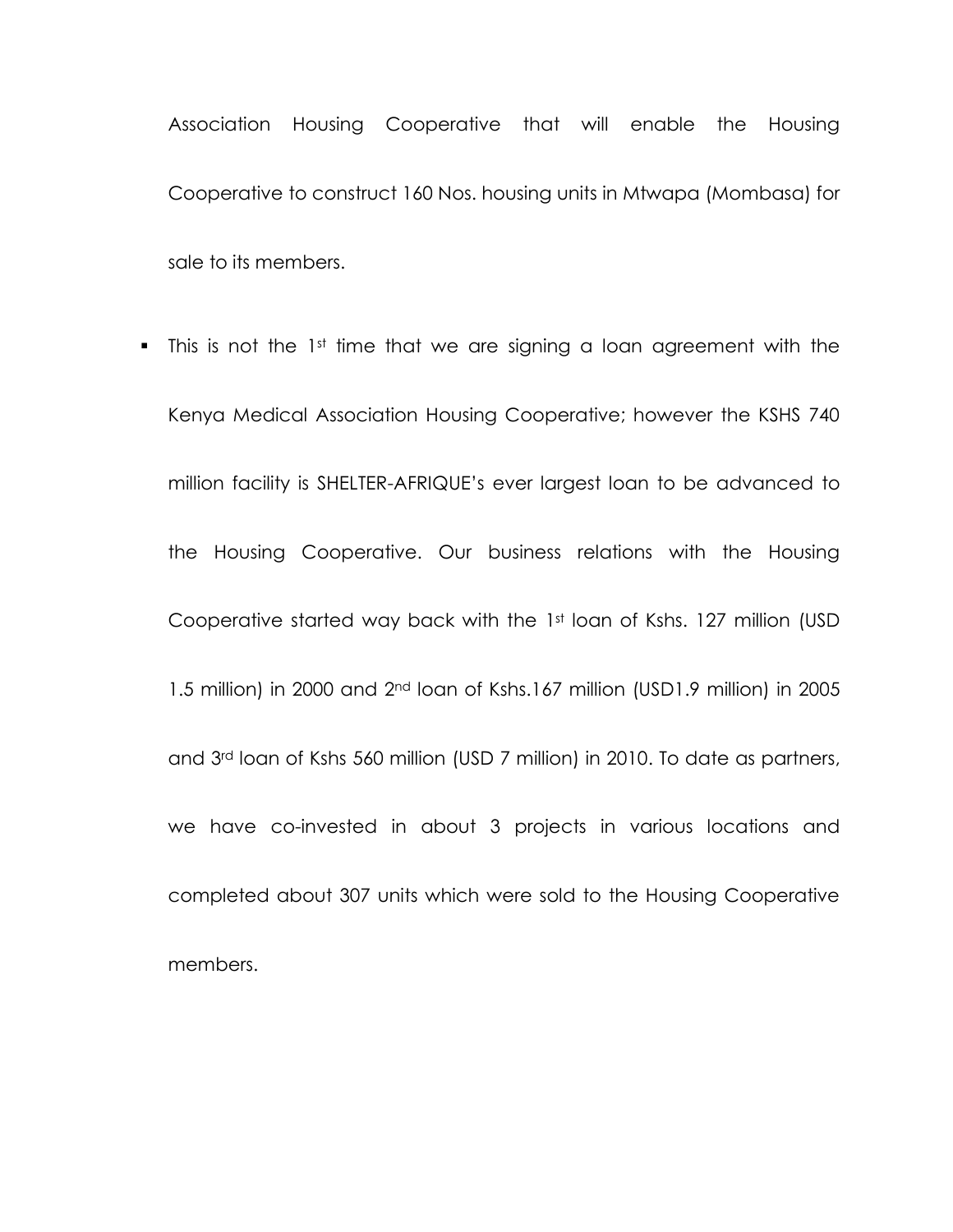- **I** wish to applause the Kenya Medical Association Housing Cooperative's strong commitment to deliver housing projects in such a transparent, efficient, affordable and organized manner to its members and most importantly the dedication of the Housing Cooperative leadership to ensure the members reaps benefits of owning homes and increasing their wealth. Over the years the Kenya Medical Association Housing Cooperative has built a trusted brand for its members and many other Housing Cooperatives in the country can learn valuable lessons when embarking on housing projects.
- We are very pleased that we have reached this milestone of executing the loan agreement to pave way for the actual disbursement of funds to the envisaged project and we shall continue to support the Kenya Medical Association Housing Cooperative in the successful implementation of the Mtwapa Project to ensure delivery of the project within the estimated timeframe and budget.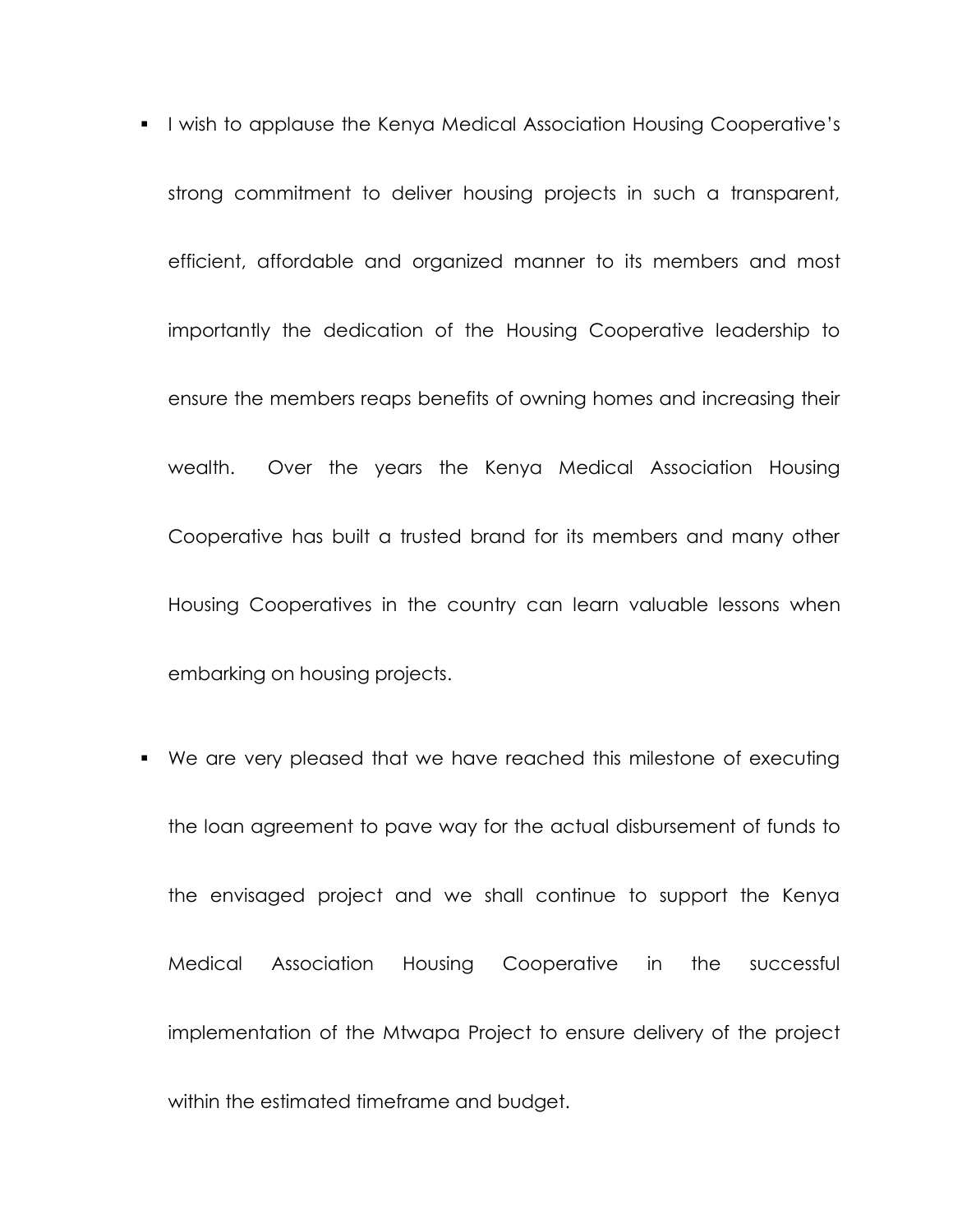- Moving forward, to fully realize the Housing Cooperatives' potential in Kenya, I further wish to take this opportunity to inform you that SHELTER AFRIQUE is currently providing advisory services to various Cooperatives to ensure that they not only buy land, subdivide and sell to members; but go the extra mile and build affordable homes for members so as to unlock potential of the real estate market under this segment. SHELTER-AFRIQUE looks forward to increasing its visibility and partnerships among Housing Cooperatives in the Kenyan market.
- Once again, SHELTER-AFRIQUE would like to assure our commitment as a reliable partner and look forward to identifying many more mutually beneficial opportunities for partnerships with the Kenya Medical Association Housing Cooperative Society.

Thank you very much.

#### **YEKINI OLAYANJU**